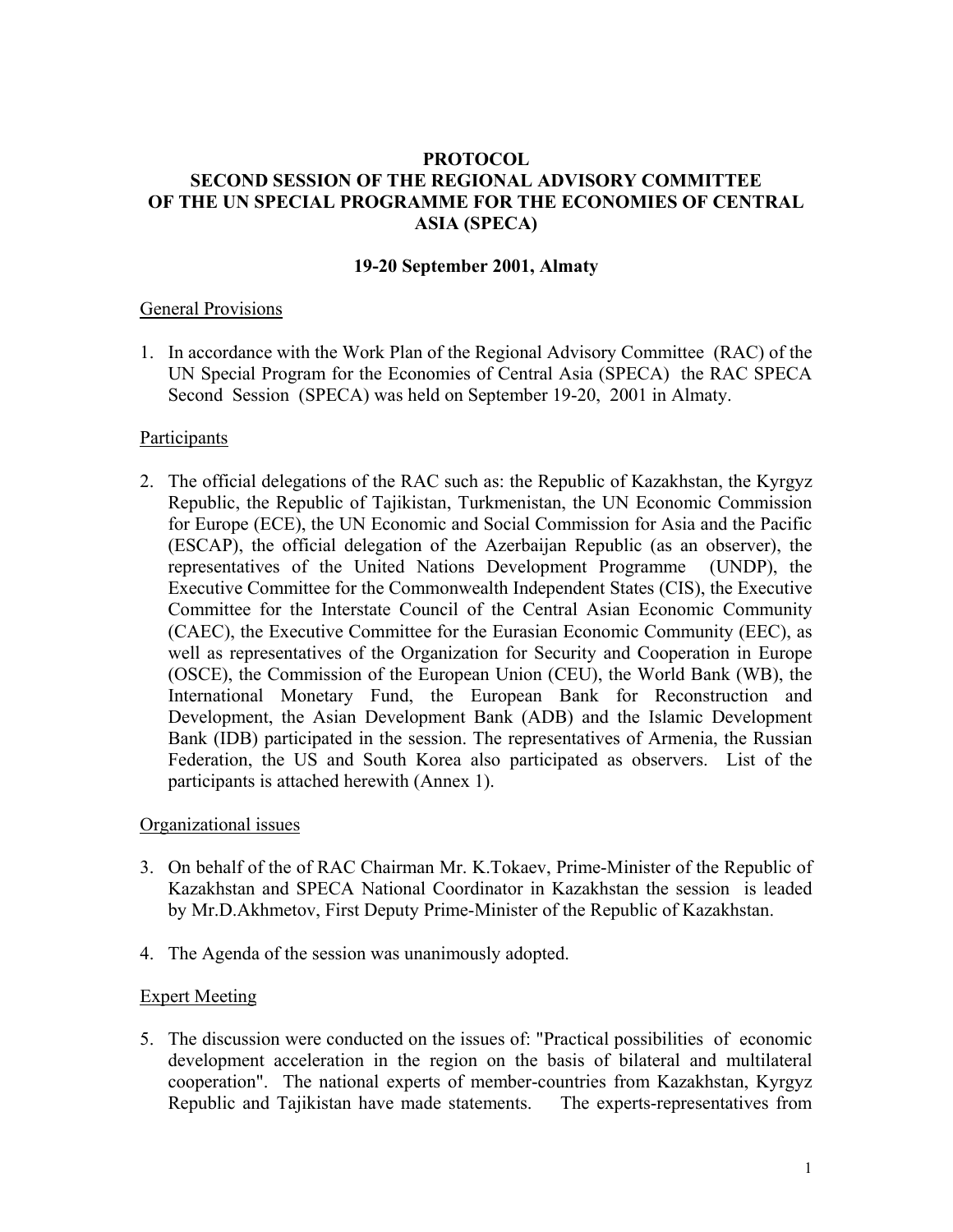Azerbaijan, ECE/ESCAP UN, UNDP, Executive Committee CAEC, EEC, World Bank, CEU/TACIS, ADB, IBD, EBRD participated in discussions.

- 6. The main provisions of national expert statements were focused on the following:
	- SPECA is an effective instrument for mobilization of additional internal and external resources towards effective solutions of the priority issues that should be considered by all member countries at the regional basis rather than at the national level.
	- In order to implement program it is necessary to utilize the existing SPECA potential within sectors and inter-branch cooperation of participating countries and institutions. The availability of expert advise at ministerial level within the framework of the working groups as well as the solution of these issues at the high RAC decision making level establishes favorable environment.
	- In order to increase utilization of regional resources effectively and to speed up economic development, the RAC may adopt the recommendations on implementation of cooperation and investment projects of a practical nature for the whole region.
	- The Project Working Groups should actively select the most significant projects for their consideration by the RAC and with their further submission to financial institutions.
	- CAEC Executive Committee is ready to assist in selection and evaluation process of the regional project appraisal.
	- International financial institutions demonstrate their interest to the regional projects which getting the political support of RAC. In principle, the regional status of the projects may lead to favorable conditions of their funds.
	- SPECA regional projects could play a consolidated role in the economic and political development of the region. That potential of SPECA needs to be utilized.
	- SPECA has possibilities for coordination of national and international activities in the region on the issues within its competence. The exchange of information on current work as well as the results of the surveys and evaluation, mutual participation should become the major methods of coordination with other programs and organizations.
	- SPECA Project Working Groups demonstrated the effectiveness of bilateral consultations between countries participated under auspice of SPECA. The RAC policy level creates the additional opportunities to overcome narrow ministerial interests and to solve complex inter-branch and problematic issues for mutual benefit. This is a unique and beneficial feature of the RAC that should be utilized on a systematic basis.
	- The position of the UN Special Coordinator on the issues of stability and development in Central Asia has confirmed on the basis of SPECA. The UN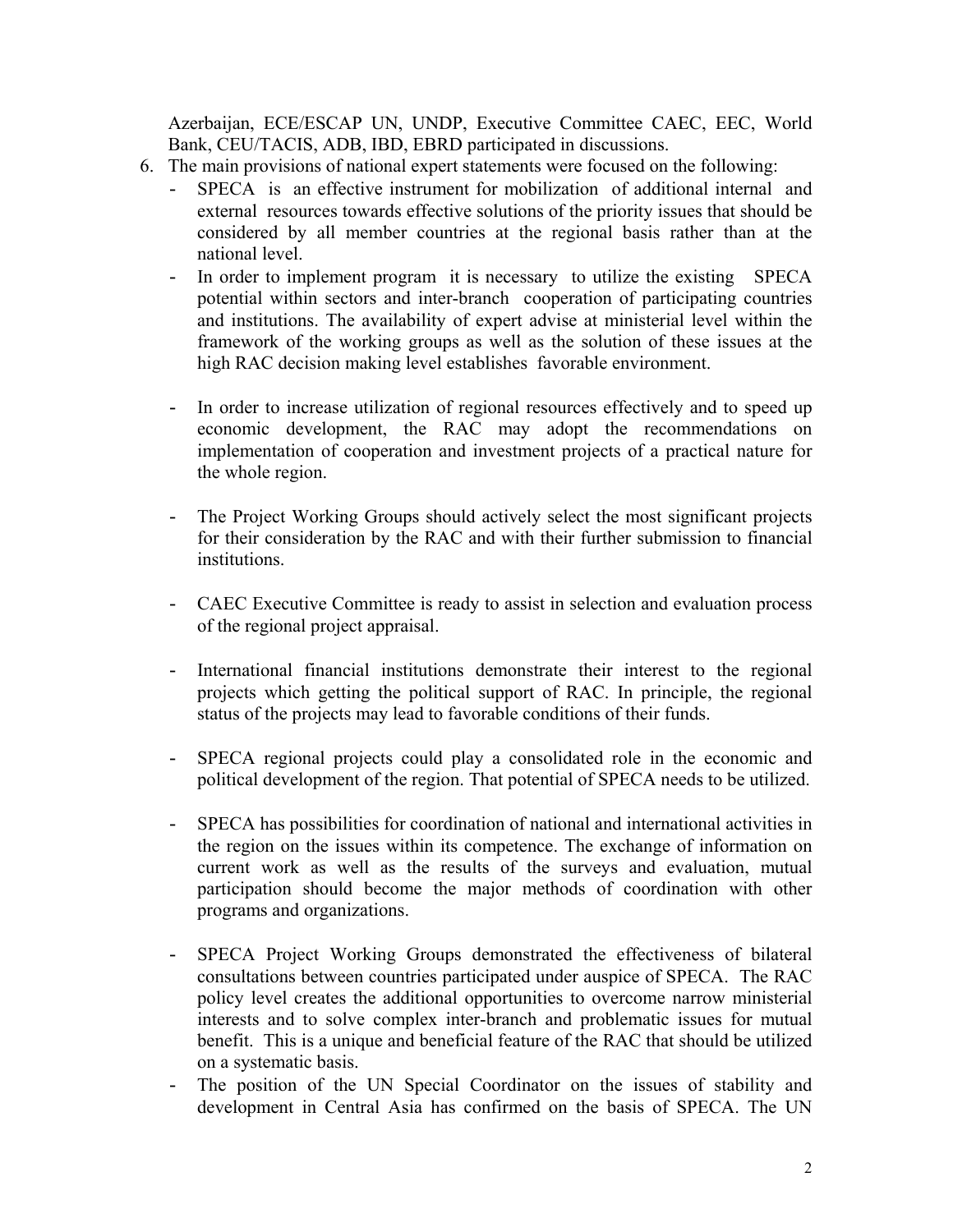Special Coordinator should work on the SPECA established basis. The major framework of the UN Special Coordinator's activities could be mobilization of additional resources to the region, compatibility, complementarily and systemic consolidation of international investment projects in Central Asia.

- It is difficult to implement the regional decisions effectively without agreement reached between all SPECA member-countries. It is necessary to continue undertake efforts to involve the representatives of Uzbekistan and Turkmenistan to the program.
- The participation of the International Financial Institutions shall be required for involvement to solve organizational and substantial issues in order to prepare for an International Economic Conference on Tajikistan within the context of Central Asian region.
- The Tajikistan conference should be considered as SPECA part, that strengthens and expands the activities of its regional project groups.
- Mid term Tajikistan's economic project development strategy should be changed taking into account events and changes in social, economic and political development of the country starting from 1998 through 2001.
- it is relevant to amend mid term Tajikistan's economic project development strategy with its work plan implementation.
- The useful contribution of ECE and ESCAP to SPECA was underlined.

#### Overall discussions

7.As the head of Kazakhstan's delegation, the First Deputy to Prime-Minister Mr. Akhmetov emphasized the special importance of SPECA in context of globalization and integration processes reinforcement at the regional level. SPECA being as a flexible and multidimensional regional presidential program should become the forum for elaboration of strategic approaches and coordination of overall efforts of the countries in the region as well as donor organizations in the area of development and stability.

8. It is necessary to activate the participation of all member countries, to establish working contacts on SPECA on a regular basis. Another major task of the program is to mobilize resources for implementation of the projects developed by working groups. Successful pilot financing of two or three projects in different areas of SPECA will enable to launch the mechanism of financing and will strengthen the trust and interest to SPECA in the region and outside. All member countries ECE, ESCAP, UNDP and other IFI could play their role in mobilization of resources.

9. The Chairman of State Energy Committee of Kyrgyz Republic and the Chairman of PWG-"Energy" Mr. U. Mateev informed about participation of the Republic in SPECA. Kyrgyzstan supports all directions of program work. It supports the proposal on the focused preparation of one or two regional investment projects and their submission to financial institutions.

 10. In the area of energy and utilization of water resources the project of Argun complex construction might be selected.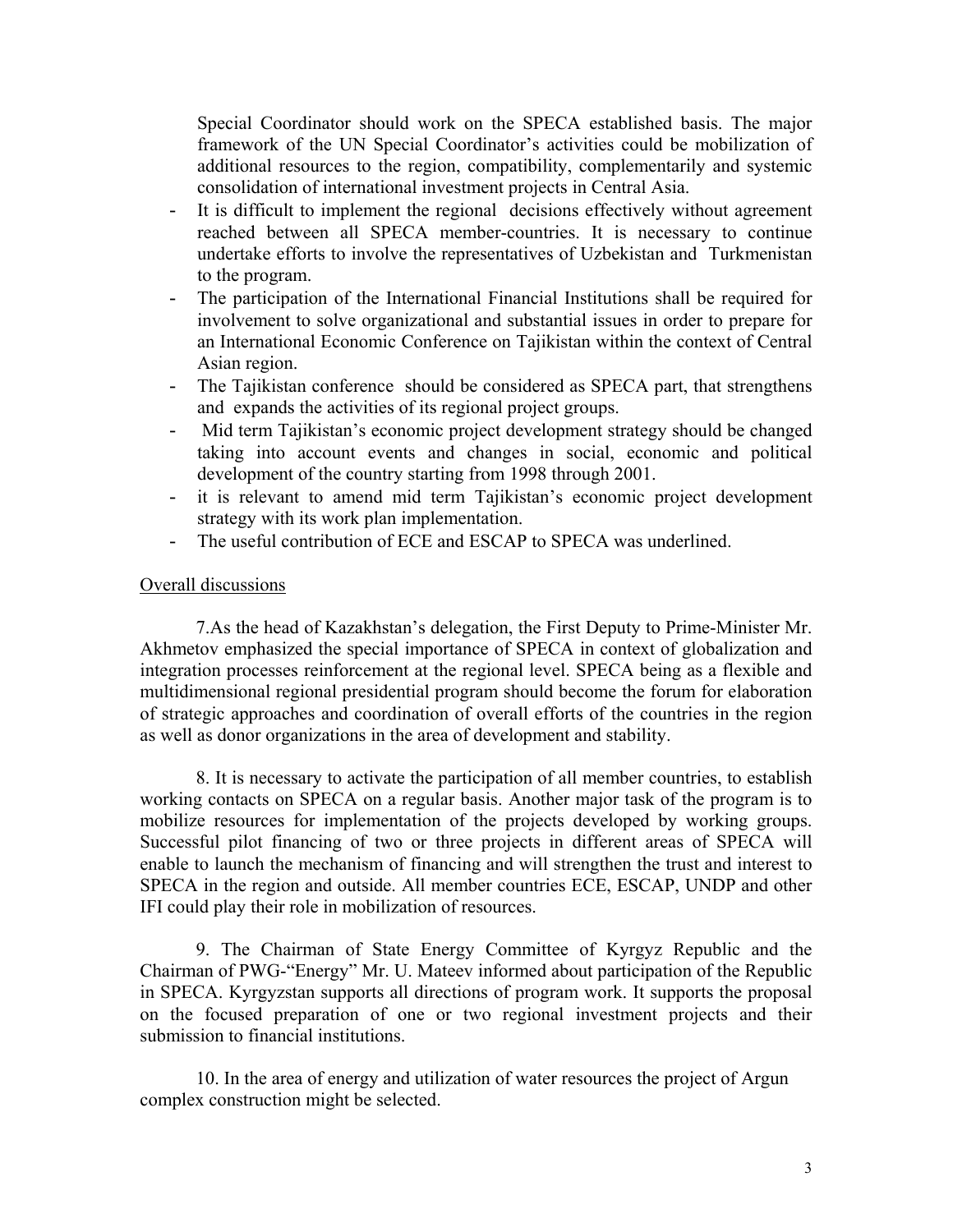11. The First Deputy Prime-Minister of the Republic of Tajikistan Mr. A. Turandzhonzoda underlined that Tajikistan participates with a big interest in the work of the UN and other international organizations, by supporting the efforts to smooth negative processes of globalization for social and economic development of all countries, against deepening or expanding of the existing gap between the developed and developing countries.

 12. Tajikistan places big expectations for presidential SPECA supported by the UN system and it would mobilize additional internal and external resources to solve the priority problems of Central Asia Region countries.

 13. Tajikistan foresees SPECA as the real instrument to improve economic development of the country and to collaborate with partners in the area of trade and economy. Implementation of SPECA will help all countries of the region to blend with world experience in the establishment and regulation of market economy institutes. It will enable to set up ground for wider economic ties among the countries of Central Asia as in European and in Asian parts.

 14. The UN and the world community should utilize the potential of SPECA in order to strengthen stability and development in Central Asia. We think to assign the Chairman of the RAC to inform about the decision of the Committee to the UN General Secretary.

 15. The observer from Azerbaijan Mr. F. Pashaev thanked for an opportunity of their country's delegation to participate in RAC SPECA session. Azerbaijan is interested in all aspects covered by the program. Azerbaijan can be involved actively in SPECA on a wide array of issues, in particular, on the issues of transport, delivery of carbohydrates materials to world markets and in the area of economic cooperation. The delegation will submit their recommendations to the government of Azerbaijan.

 16. The ESCAP Executive Secretary Mr. Kim Hak-Su informed about the activities of the Regional Commission in the countries of Central Asia. ESCAP provides substantive assistance to the countries of the region, in particular, on establishment of market economy institutions and in improvement of national staff qualification.

 17. In addition to SPECA components, the ESCAP implemented a number of important projects such as advancement of entrepreneurial activities of women in rural locations, access of women to information technology. Information packages were compiled for foreign businessmen on the issues of entrepreneurial regulation in Kazakhstan.

 18. ESCAP is planning to implement a big project on improvement of staff qualification and institutional capacity building in transition countries in the areas of microeconomics, trade and investment.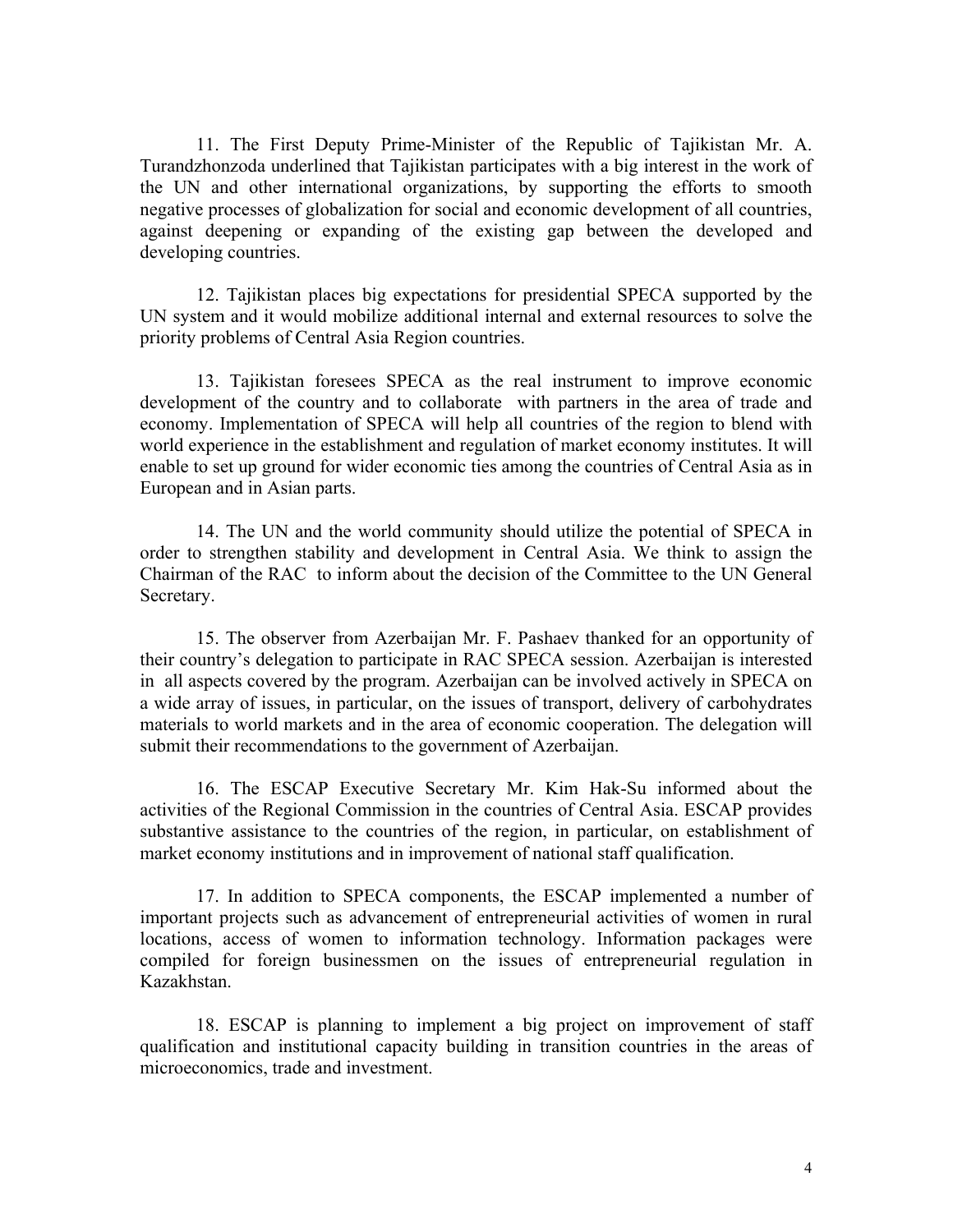19. The Deputy of the UN ECE Executive Secretary Mr. Garonna has confirmed that the UN ECE supports SPECA. The Commission provides consultative assistance to program bodies and member countries on a regular basis within the framework of working groups. This assistance will be continued.

 20. The ECE Secretariat is trying to find the possibilities for financing of an international economic conference in Tajikistan and is ready to collaborate on this issues with ESCAP and other international financial institutions.

 21. The ECE is trying to mobilize resources for preparatory stage of the mid term economic strategy implementation for Tajikistan with the involvement of the national experts. The ECE will take into consideration the recommendations made on implementation of the UN energy and water management project.

 22. The representatives of international organizations and financial institutions made suggestions to support RAC SPECA. They are in favor of coordination of the related matters, information exchange and work results as well as for mutual participation in the organized events.

 23. The UNDP representative Mr. S. Ramachandran admitted the readiness for cooperation in all aspects of SPECA. The UNDP hired the Project Manger who will be responsible for Silk Road regional initiative and SPECA PWG Transport and Border Crossing implementation. It will enhance coordination of activities and complementarily of these regional initiatives.

#### Information about implementation of the first RAC session decisions

24. The consultations are being conducted about the establishment of the SPECA Cooperation Council. These consultations should be accelerated in the near future in order to set up the Cooperation Council. It is suggested that national delegations should submit information about their candidates to the Council prior to the beginning of the third RAC session.

25. It is noted, that preparation is being carried out to regional meeting of the experts on the issues of energy and water resources, the meeting is planned to be conducted in February 2002 in Bishkek. It will be the first experience to utilize the RAC for coordination of all international organizations working in the region on the issues of energy and water resources. The national coordinators should monitor the preparatory process to the meeting. The Committee called for international organizations dealing with energy and water issues in the region to cooperate actively with the RAC and with the SPECA PWG Energy and Water Resources.

 26. The PWG on Transport and Border Crossing is working on the development of the interstate MOU about the intentions on the issues of road transport in the region of Central Asia. At present, the main focus is given towards road transport. The opinions of member countries are being coordinated on the MOU on bilateral basis as well as within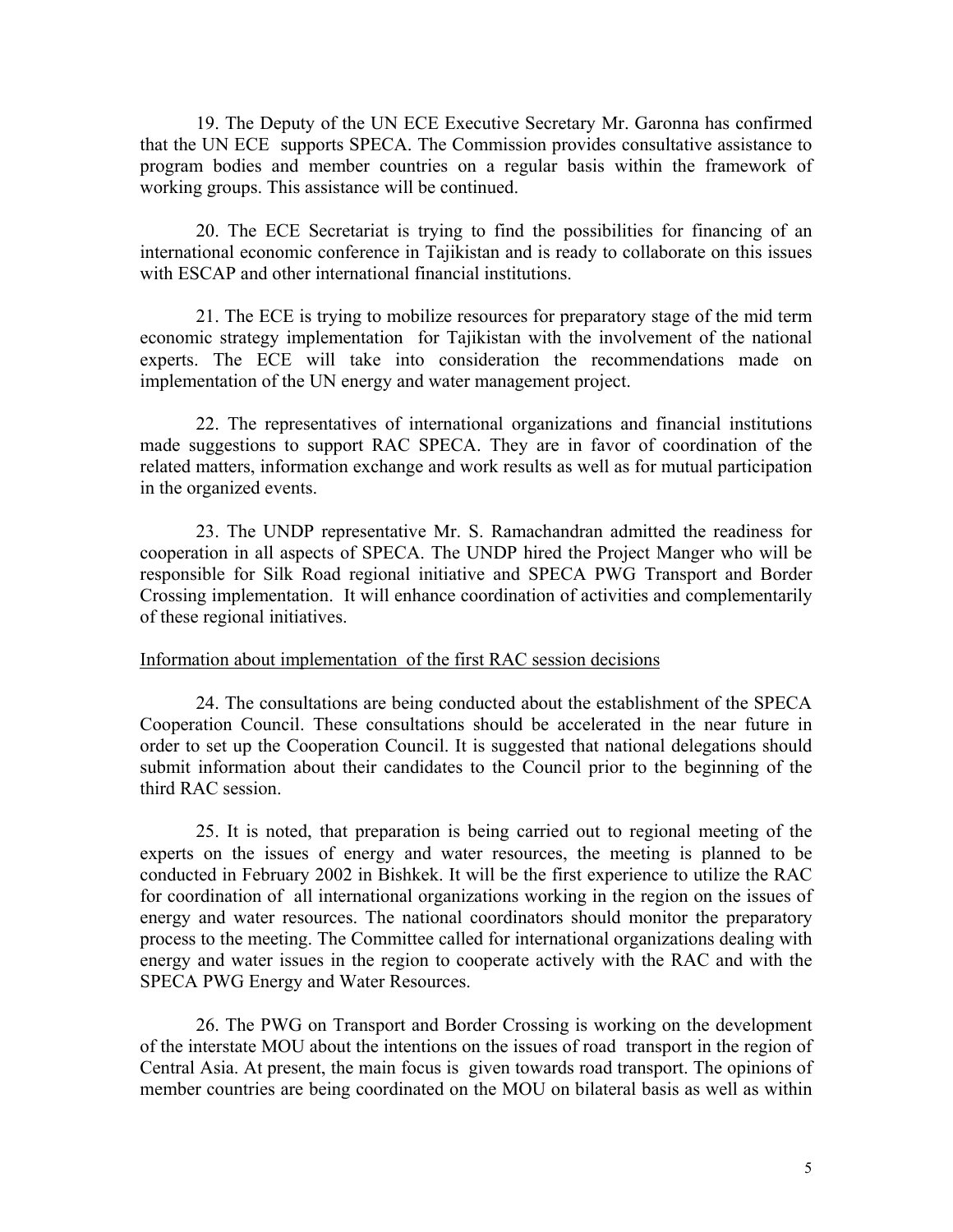the framework of the PWG on Transport and Border Crossing. For adoption of the MOU, the meeting will be conducted at the ministerial level as soon as the draft of the MOU will be completed and distributed to member countries.

 27. The bilateral consultations under the auspices of the UN within the PWG on Transport and Border Crossing for simplification of border crossing procedures on a stage by stage basis (between Kazakhstan and Kyrgyzstan) are proved to be very efficient, it was noted about it at the sixth session of the PWG on Transport on April 9- 11, 2001. The practice of such consultations will be continued further.

 28. The SPECA PWG on Transport will invite on a regular basis the representatives of the Silk Road project to participate at the meetings. Coordination on the basis of the exchange information and results of the survey shall be envisaged be useful for all SPECA and Silk Road project member countries. The issues about contribution of international organizations to the solution of transport problems of the region shall be included in the agenda of the following RAC session.

 29. The work is carried out on the implementation of the UN General Assembly Resolution "Transit System in Land Lock and Neighboring Developing Transit Countries". The resolution strengthens the positions of Central Asian countries in promotion of their projects, financed by the UN development account. It enables to attract the attention of an international community and additional resources to the region. The work will be continued with the support of the UN ECE and the UN ESCAP.

 30. The RAC will continue its work on proposals related to practical cooperation with Tajikistan within the framework of rational utilization of resources in the region. Since the time for conducting an international economic conference on Tajikistan within the framework of the Central Asian region shall be postponed to Fall 2002. It will allow to be better prepared for this work.

 31. The work on the establishment of the regional investment projects will be continued in order to submit these projects at the forthcoming international economic conference. The recommendations will be finalized and adopted to the investment projects at the next RAC session for possible financing.

 32. The RAC confirms the actuality of appeal to the UN General Secretary with the proposal to develop the UN system of measures to strengthen economic development and cooperation processes in the region on the basis of SPECA. The world community should consequently resolve the problems of development which might create favorable environment for instability, terrorism and extremism. The proposal for the post of the UN Special Coordinator on the issues of stability and development in Central Asia on the basis of SPECA will be submitted officially to the UN General Secretary with utilization of SPECA mechanisms within the current UN General Assembly.

Information and decisions of project working group activities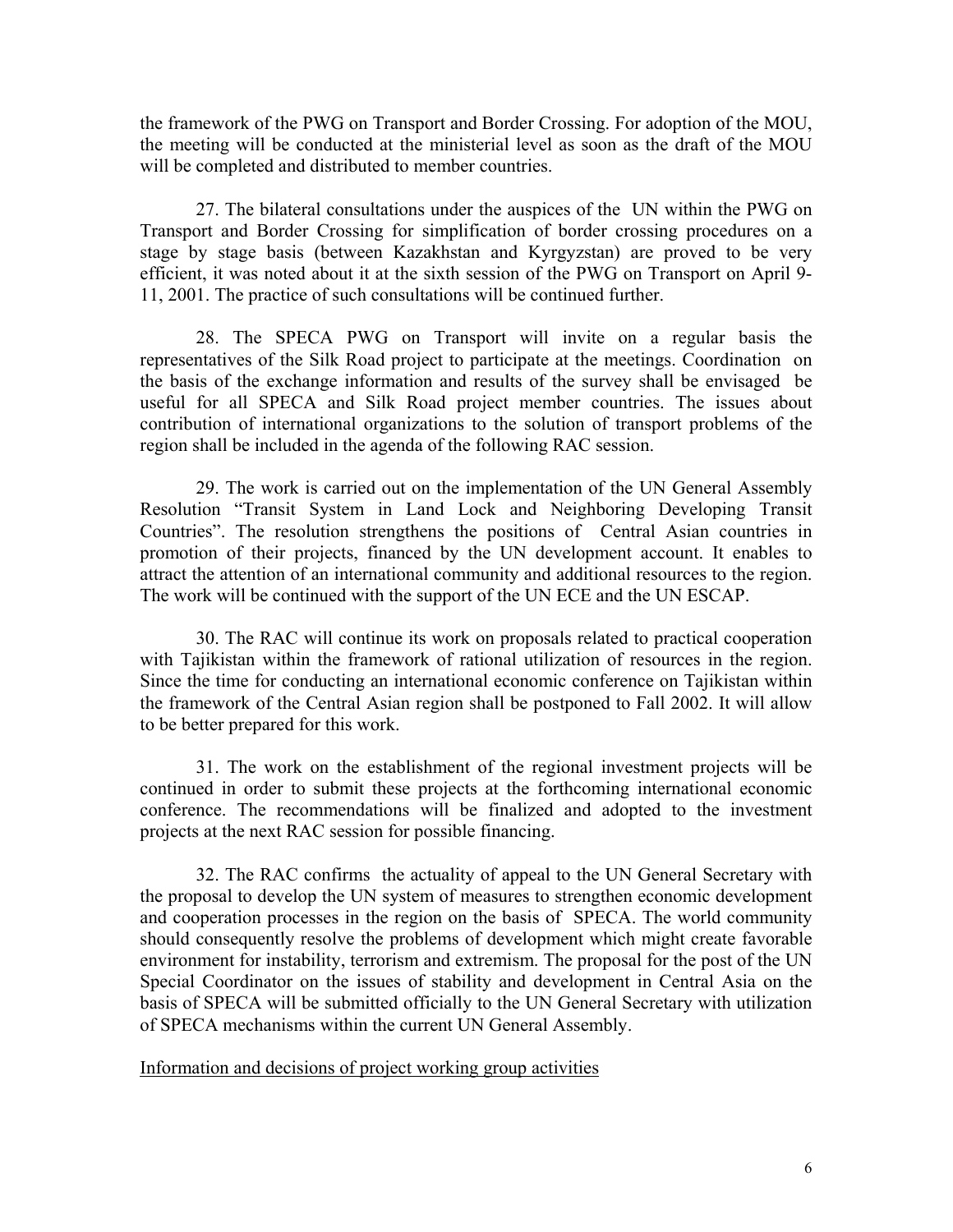33. The participants of the session were briefed about the work of the PWG Transport and Border Crossing and confirmed the readiness to make the processes of regional cooperation active on the issues of transport infrastructure development abd border crossing procedures. They admitted positive results, achieved in the work of the PWG.

 34. The participants of the session agreed that the PWG on rational and effective utilization of energy and water resources in Central Asia is working actively in solving of the set up tasks. The work of the PWG contributes to implementation financed by the UN development account of the joint ECE and ESCAP project.

 35. The participants of the session were briefed about the work at the PWG "International Economic Conference in Tajikistan within the context of Central Asia Region". Regional and international importance of the forthcoming international and economic conference was emphasized.

 36. All Project Working Groups were recommended to continue their activities in accordance with the work plan and taking into account the priorities in further development of mutually beneficial and effective regional cooperation.

#### Agenda of the third RAC session

 37. The participants confirmed the draft agenda of the third session for regional consultative committee according to RAC SPECA work plan for 2001-2001 that will take place in February 13-14, 2002 in Bishkek:

- 1) Adoption of the draft agenda
- 2) Results of the regional expert meeting on the issue "Water Management and Energy Resources in Central Asia. Contribution of international organizations". Information of the National SPECA Coordinator from Kyrgyzstan.
- 3) Information of the RAC Chairman about the implementation of the RAC second session decisions
- 4) Information of the project working groups about the implemented work and adoption of their work plans.
- 5) Consultations of the RAC Chairman, SPECA National Coordinators with the representatives of international organizations and countries supporting SPECA
- 6) Adoption of the protocol
- 7) Miscellaneous

38. The protocol draft was adopted including recommendations and suggestions of the participants.

> Chairman D. Akhmetov First Deputy Prime-Minister Republic of Kazakhstan Almaty, September 20, 2001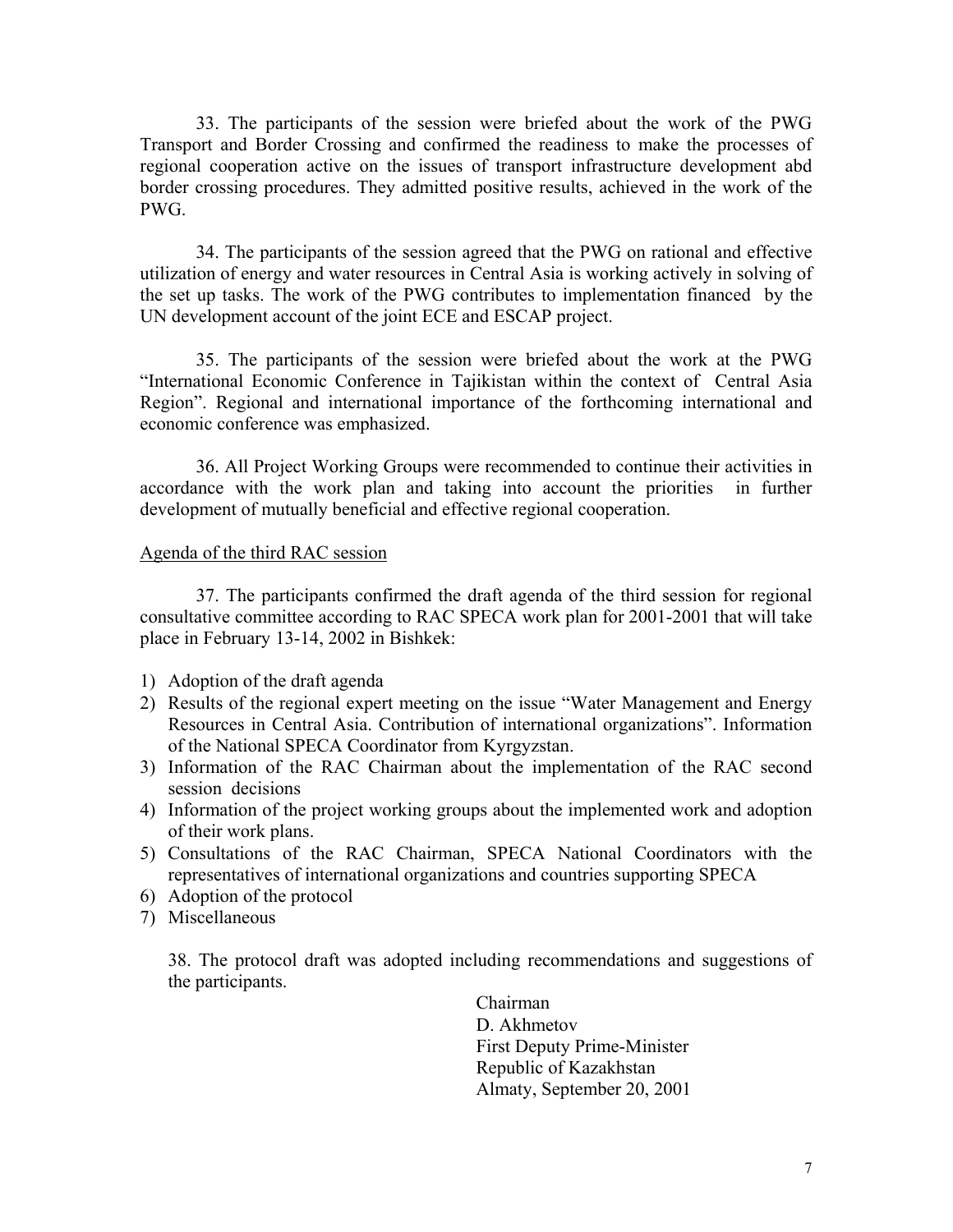**THE LIST OF PARTICIPANTS Second session of the Regional Advisory Committee of the UN Special Programme for the economies of Central Asia (SPECA) (19-20 September 2001, Almaty)** 

**Republic of Kazakhstan**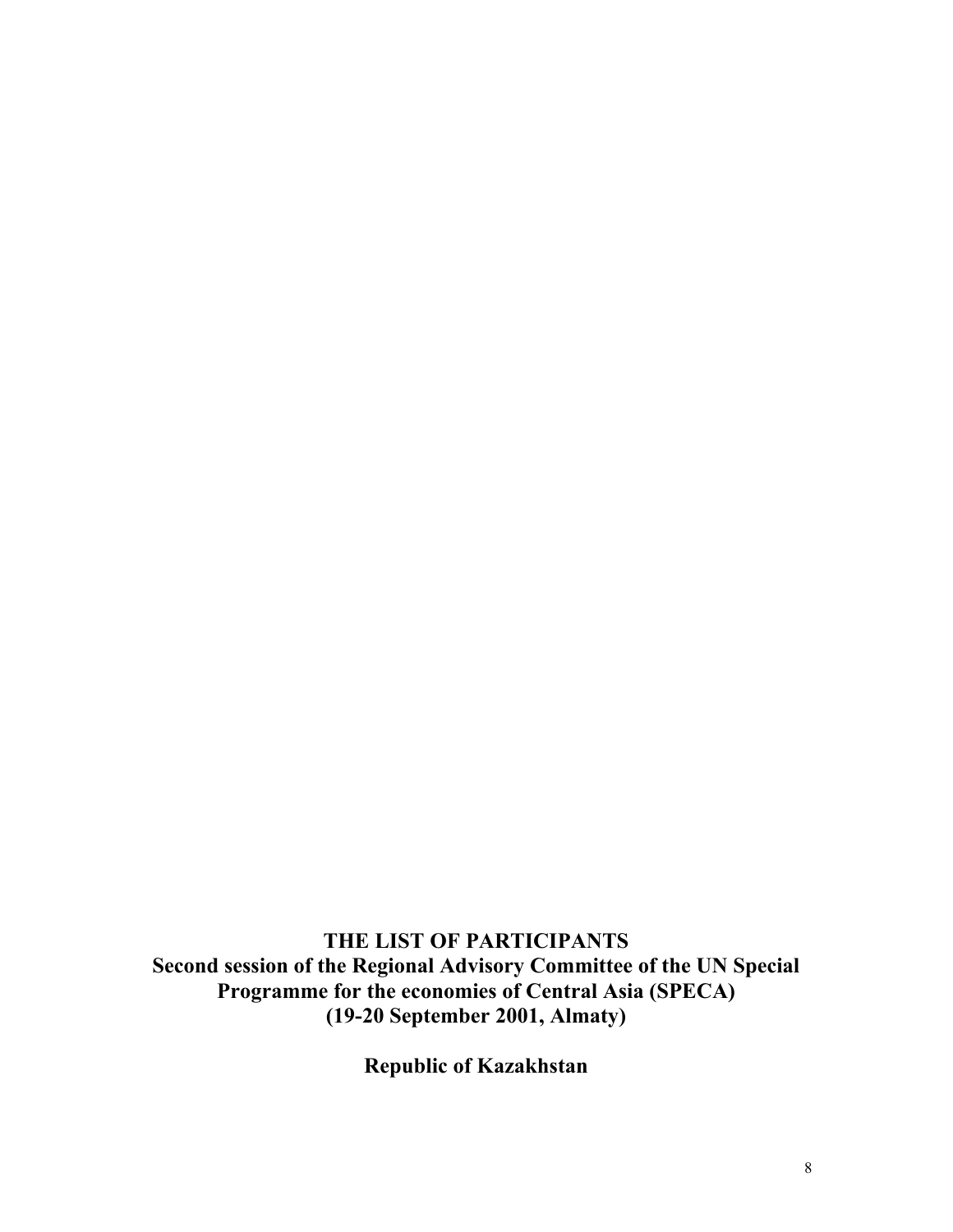- 1. Akhmetov D.K. First Deputy Prime-Minister,
- 2. Abouseitov K.H.- Vice-Minister of Foreign Affairs,
- 3. Zverkov V.P. Vice-Minister of transport and communications.
- 4. Kazyhanov E.H.- Director of multilateral cooperation Department of MFA,
- 5. Tolmachev V.G. Head of international organisations division of MFA.

# **Kyrgyz Republic**

- 1. Mateev U.A. Chairman of State energy Committee of Kyrgyz Republic,
- 2. Anapiyaev E.A. First Vice-Minister of foreign trade and industry.
- 3. Azhikeev A.T. Vice-Minister of transport and communications,
- 4. Shaikenjv B. Consul of Kyrgyz Embassy to the Republic of Kazakhstan,
- 5. Insirov II Secretary of Kyrgyz Embassy to the Republic of Kazakhstan.

# **Republic of Tajikistan**

- 1. Turadzhonzoda Akbar First Deputy Prime-Minister of Tajikistan,
- 2. Mahmudov Israil Deputy Minister of economy and trade,
- 3. Isaev Kamil expert of division on communication with CIS countries of the Executive President Administration.

## **Turkmenistan**

1. Altyev A. - I Secretary, Consul of Embassy of Turkmenistan to the Republic of Kazakhstan.

## **Azerbaijan Republic**

- 1. Pashaev F. Deputy Director of economic cooperation Department of MFA,
- 2. Davudov I. III Secretary of economic cooperation Department of MFA,
- 3. Kassimov N. Ministry of transport of Azerbaijan,
- 4. Ali-zade E. Ministry of transport of Azerbaijan.

## **UN European Commission for Europe (UNECE)**

1. Paolo Garonne - Deputy Executive Secretary,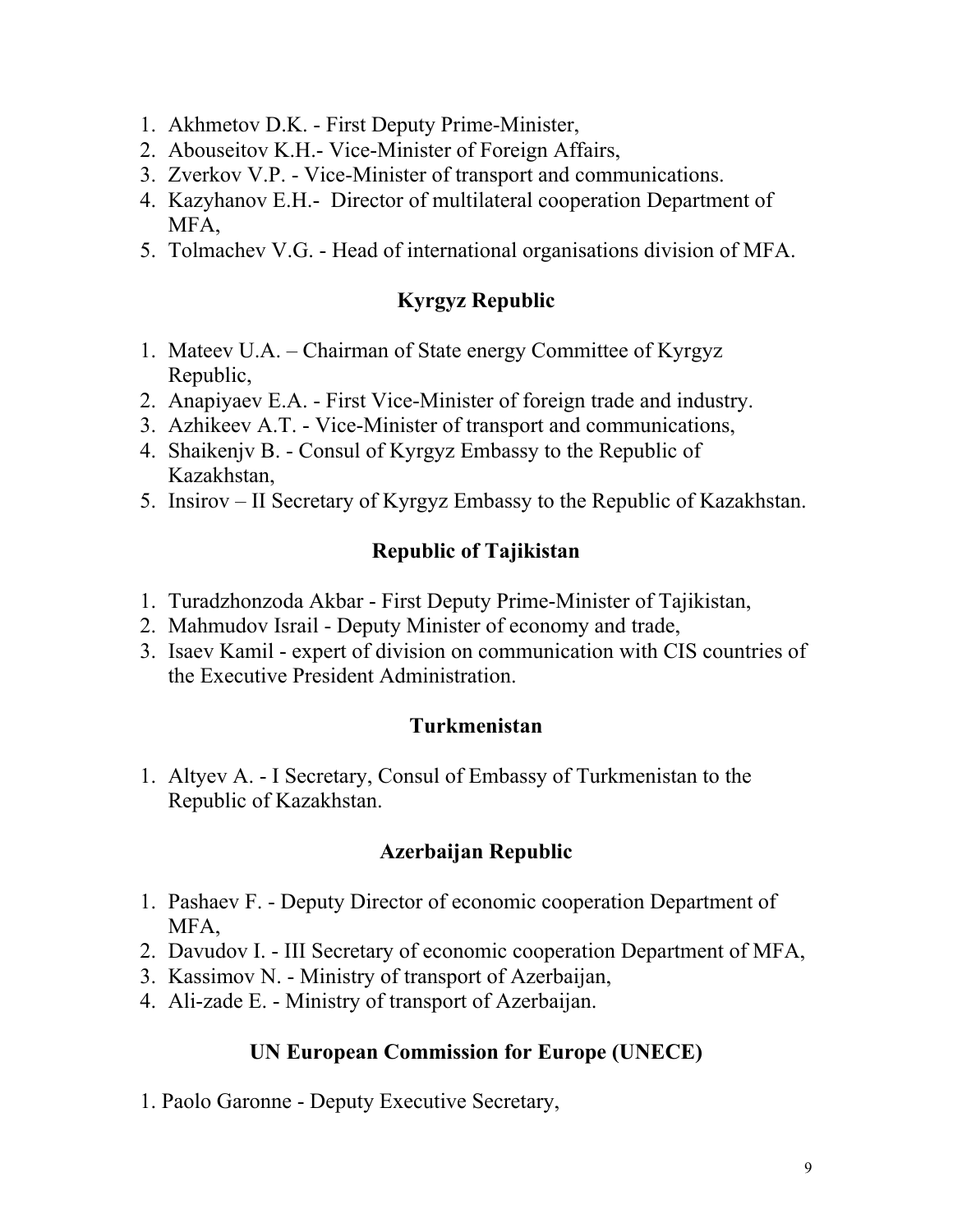- 1. P.Tsyba Regional Coordinator SPECA ECE,
- 2. Nadezhdin E.V. Regional Coordinator SPECA.

## **UN Economic and Social Commission for Asia and the Pacific (UNESCAP)**

- 1. Kim Hak-Su Executive Secretary,
- 2. S.Thampi Special Assistant,
- 3. R.Sauhney Coordinator SPECA ESCATO.

Executive Committee for the Interstate Council of the Central Asian Economic Community (CAEC)

1. S.Primbetov - Deputy Chairman

## **UN Development Programme (UNDP)**

- 1. S. Ramachandran acting Permanent Representative of UNDP to the Republic of Kazakhstan,
- 2. A.Idrisova project manager.

### **Asian Development Bank (ADB)**

1. A.Muhamedjarova - project manager

## **World Bank (WB)**

1. R.Solodchenko - WB Representative in Kazakhstan

### **Islamic Development Bank (IDB)**

1. A.Isabayeva - project manager

### **Commission of the European Union (CEU)**

- 1. B. Toll acting Head of EUC Representation in Kazakhstan,
- 2. A.Baytibekova expert.